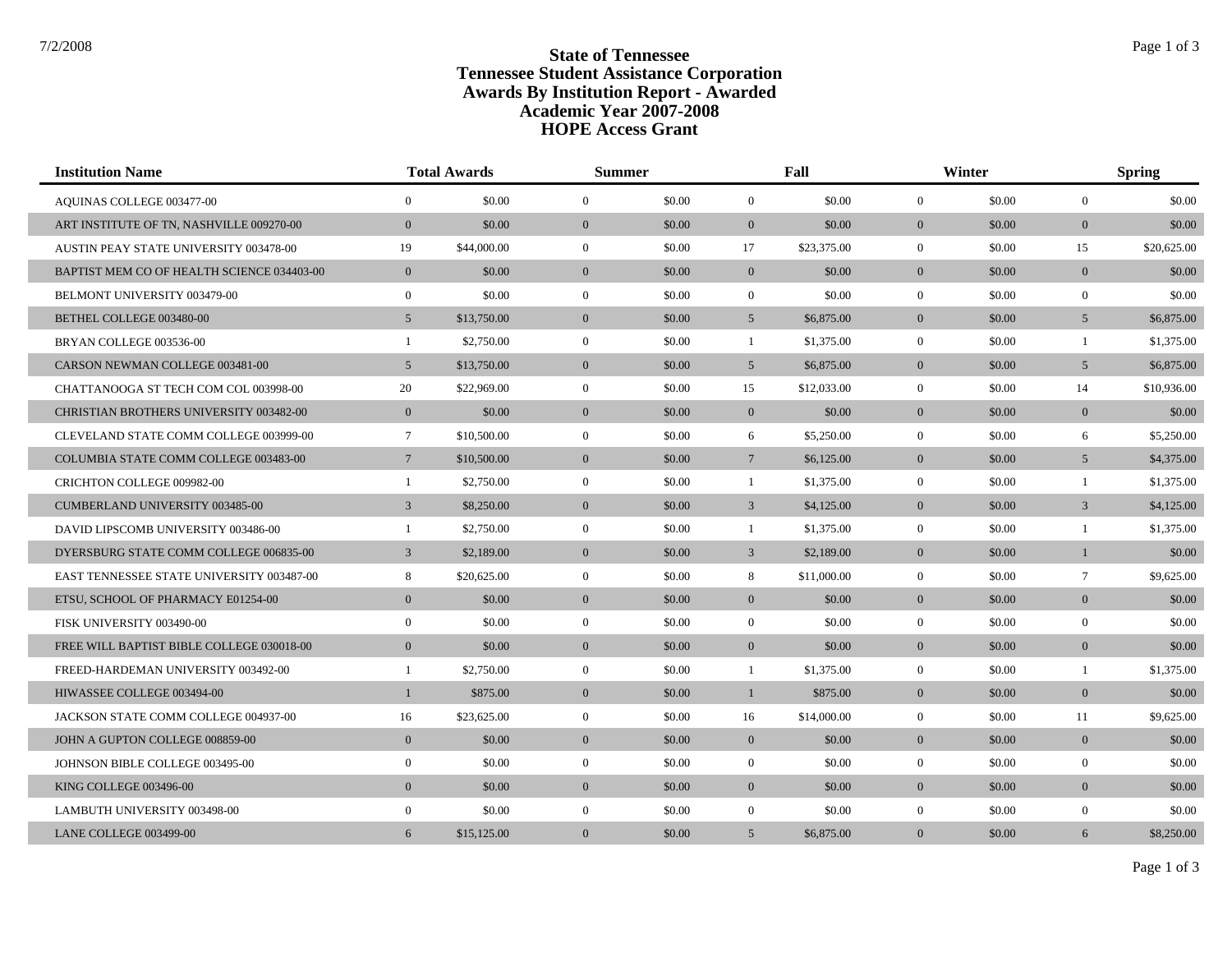## **State of Tennessee** State of Tennessee **Tennessee Student Assistance Corporation Awards By Institution Report - Awarded HOPE Access Grant Academic Year 2007-2008**

| <b>Institution Name</b>                     | <b>Total Awards</b> |              |                | <b>Summer</b> |                | Fall        |                | Winter |                  | <b>Spring</b> |  |
|---------------------------------------------|---------------------|--------------|----------------|---------------|----------------|-------------|----------------|--------|------------------|---------------|--|
| LEE UNIVERSITY 003500-00                    | $\overline{0}$      | \$0.00       | $\mathbf{0}$   | \$0.00        | $\mathbf{0}$   | \$0.00      | $\overline{0}$ | \$0.00 | $\boldsymbol{0}$ | \$0.00        |  |
| LEMOYNE-OWEN COLLEGE 003501-00              | $\overline{2}$      | \$5,500.00   | $\overline{0}$ | \$0.00        | $\overline{2}$ | \$2,750.00  | $\overline{0}$ | \$0.00 | $\overline{2}$   | \$2,750.00    |  |
| LINCOLN MEMORIAL UNIVERSITY 003502-00       | $\overline{2}$      | \$5,500.00   | $\mathbf{0}$   | \$0.00        | $\overline{2}$ | \$2,750.00  | $\overline{0}$ | \$0.00 | $\overline{2}$   | \$2,750.00    |  |
| MARTIN METHODIST COLLEGE 003504-00          | $\overline{2}$      | \$2,750.00   | $\mathbf{0}$   | \$0.00        | $\overline{2}$ | \$2,750.00  | $\overline{0}$ | \$0.00 | $\overline{0}$   | \$0.00        |  |
| MARYVILLE COLLEGE 003505-00                 | $\mathbf{1}$        | \$2,750.00   | $\mathbf{0}$   | \$0.00        | 1              | \$1,375.00  | $\overline{0}$ | \$0.00 | $\mathbf{1}$     | \$1,375.00    |  |
| MEMPHIS COLLEGE OF ART 003507-00            | $\mathbf{0}$        | \$0.00       | $\overline{0}$ | \$0.00        | $\overline{0}$ | \$0.00      | $\overline{0}$ | \$0.00 | $\overline{0}$   | \$0.00        |  |
| MIDDLE TENNESSEE STATE UNIVERSITY 003510-00 | 32                  | \$78,032.00  | $\mathbf{0}$   | \$0.00        | 30             | \$40,907.00 | $\overline{0}$ | \$0.00 | 27               | \$37,125.00   |  |
| MILLIGAN COLLEGE 003511-00                  | $\mathbf{0}$        | \$0.00       | $\overline{0}$ | \$0.00        | $\overline{0}$ | \$0.00      | $\overline{0}$ | \$0.00 | $\overline{0}$   | \$0.00        |  |
| MOTLOW STATE COMM COLLEGE 006836-00         | 15                  | \$22,314.00  | $\mathbf{0}$   | \$0.00        | 14             | \$12,032.00 | $\overline{0}$ | \$0.00 | 12               | \$10,282.00   |  |
| NASHVILLE STATE TECH COMM COLLEGE 007534-00 | $\mathbf{0}$        | \$0.00       | $\mathbf{0}$   | \$0.00        | $\mathbf{0}$   | \$0.00      | $\overline{0}$ | \$0.00 | $\overline{0}$   | \$0.00        |  |
| NORTHEAST ST TECH COMM COLLEGE 005378-00    | 9                   | \$13,562.00  | $\mathbf{0}$   | \$0.00        | 9              | \$7,656.00  | $\overline{0}$ | \$0.00 | $\tau$           | \$5,906.00    |  |
| O'MORE COLLEGE OF DESIGN 014663-00          | $\mathbf{0}$        | \$0.00       | $\mathbf{0}$   | \$0.00        | $\overline{0}$ | \$0.00      | $\overline{0}$ | \$0.00 | $\overline{0}$   | \$0.00        |  |
| PELLISSIPPI ST TECH COMM COLLEGE 012693-00  | 13                  | \$18,612.00  | $\mathbf{0}$   | \$0.00        | 13             | \$11,175.00 | $\overline{0}$ | \$0.00 | 9                | \$7,437.00    |  |
| RHODES COLLEGE 003519-00                    | $\mathbf{0}$        | \$0.00       | $\overline{0}$ | \$0.00        | $\overline{0}$ | \$0.00      | $\overline{0}$ | \$0.00 | $\overline{0}$   | \$0.00        |  |
| ROANE STATE COMMUNITY COLLEGE 009914-00     | 6                   | \$8,750.00   | $\mathbf{0}$   | \$0.00        | 5 <sup>5</sup> | \$4,375.00  | $\overline{0}$ | \$0.00 | 5                | \$4,375.00    |  |
| SOUTH COLLEGE 004938-00                     | $\overline{0}$      | \$0.00       | $\overline{0}$ | \$0.00        | $\overline{0}$ | \$0.00      | $\overline{0}$ | \$0.00 | $\overline{0}$   | \$0.00        |  |
| SOUTHERN ADVENTIST UNIVERSITY 003518-00     | $\overline{0}$      | \$0.00       | $\overline{0}$ | \$0.00        | $\mathbf{0}$   | \$0.00      | $\overline{0}$ | \$0.00 | $\mathbf{0}$     | \$0.00        |  |
| SOUTHWEST TN COMM COLLEGE 010439-00         | $\overline{3}$      | \$4,375.00   | $\overline{0}$ | \$0.00        | $\mathfrak{Z}$ | \$2,625.00  | $\overline{0}$ | \$0.00 | $\overline{2}$   | \$1,750.00    |  |
| TENNESSEE STATE UNIVERSITY 003522-00        | 18                  | \$45,375.00  | $\mathbf{0}$   | \$0.00        | 17             | \$23,375.00 | $\overline{0}$ | \$0.00 | 16               | \$22,000.00   |  |
| TENNESSEE TECH UNIVERSITY 003523-00         | 14                  | \$33,000.00  | $\overline{0}$ | \$0.00        | 13             | \$17,875.00 | $\overline{0}$ | \$0.00 | 11               | \$15,125.00   |  |
| TENNESSEE WESLEYAN COLLEGE 003525-00        | 3                   | \$5,500.00   | $\mathbf{0}$   | \$0.00        | 3              | \$4,125.00  | $\overline{0}$ | \$0.00 | $\mathbf{1}$     | \$1,375.00    |  |
| TREVECCA NAZARENE UNIVERSITY 003526-00      | $\mathbf{1}$        | \$2,750.00   | $\mathbf{0}$   | \$0.00        | $\mathbf{1}$   | \$1,375.00  | $\overline{0}$ | \$0.00 | $\mathbf{1}$     | \$1,375.00    |  |
| TUSCULUM COLLEGE 003527-00                  | $\overline{2}$      | \$5,500.00   | $\mathbf{0}$   | \$0.00        | $\overline{2}$ | \$2,750.00  | $\overline{0}$ | \$0.00 | $\overline{2}$   | \$2,750.00    |  |
| UNION UNIVERSITY 003528-00                  | $\mathbf{0}$        | \$0.00       | $\mathbf{0}$   | \$0.00        | $\overline{0}$ | \$0.00      | $\overline{0}$ | \$0.00 | $\mathbf{0}$     | \$0.00        |  |
| UNIVERSITY OF MEMPHIS 003509-00             | 44                  | \$108,002.00 | $\mathbf{0}$   | \$0.00        | 41             | \$55,548.00 | $\overline{0}$ | \$0.00 | 39               | \$52,454.00   |  |
| UNIVERSITY OF THE SOUTH 003534-00           | $\overline{0}$      | \$0.00       | $\mathbf{0}$   | \$0.00        | $\mathbf{0}$   | \$0.00      | $\overline{0}$ | \$0.00 | $\overline{0}$   | \$0.00        |  |

Page 2 of 3